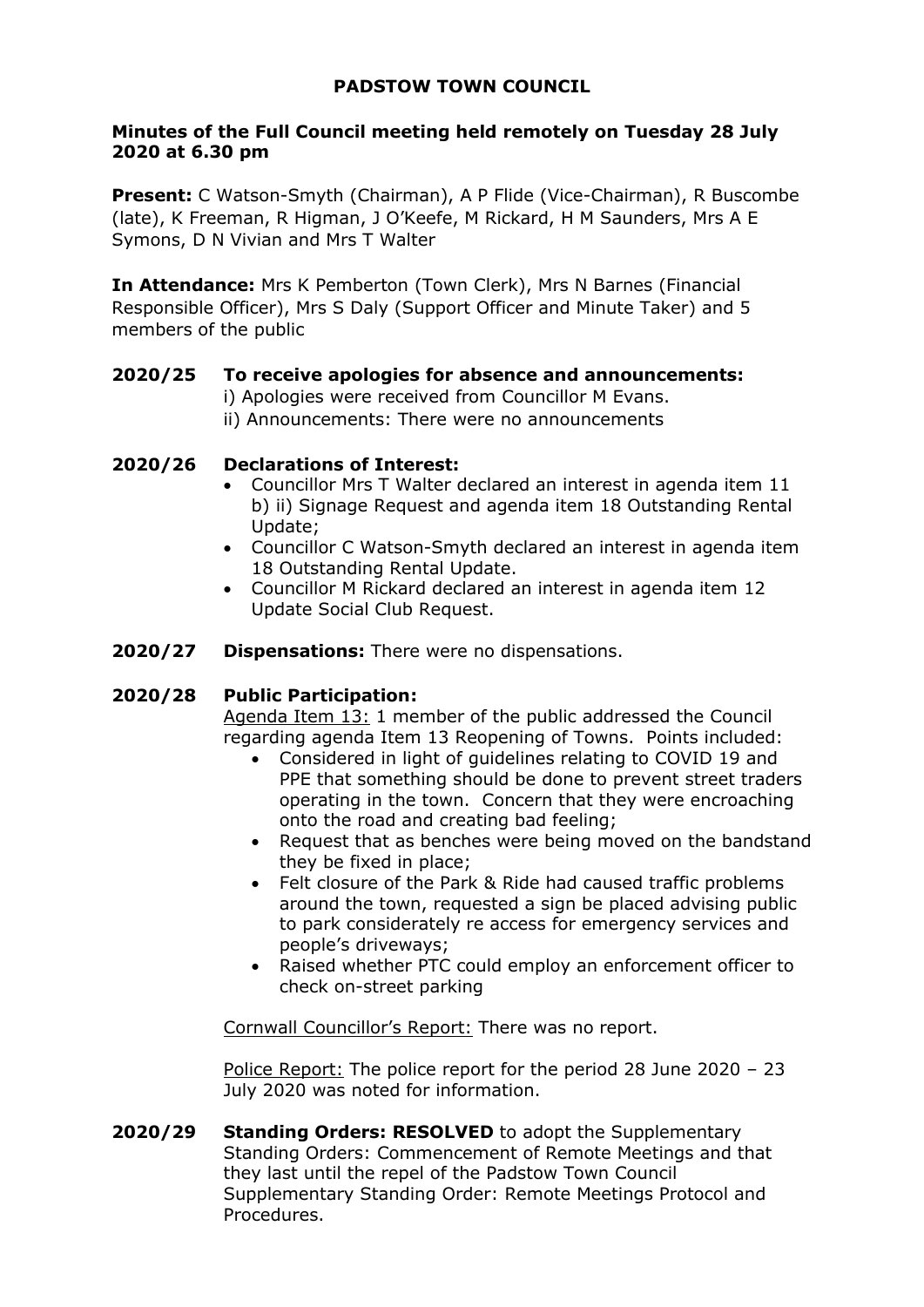- **2020/30 Minutes Tuesday 30 June 2020: RESOLVED** that the minutes of the meeting held remotely on Tuesday 30 June 2020 be signed as a true record.
- **2020/31 Clerks Report:** The Clerk's report was noted for information. In respect of the toilet refurbishment project the Town Clerk added that further to the initial delay in receiving the bespoke doors due to COVID 19, the door manufacturer had suffered a fire and the doors which had now been received had suffered fire damage. It was noted that the Town Clerk had made clear to the Project Manager that the doors were unacceptable and sought assurances that these would be replaced. It was thought this would likely be September. The damaged doors had been hung in the interim for security purposes.

## **2020/32 Committees/Working Group Meetings:**

**RESOLVED** to receive the minutes of the Planning Committee meeting held remotely on 14 July 2020

**2020/33 Emergency Scheme of Delegation Decisions: RESOLVED** to note the decisions made via the Emergency Scheme of Delegation as detailed in agenda pages 13 – 16.

# **2020/34 Finance: Monthly Accounts and Payments July 2020:**

- a) The monthly finance report was received and noted for information. The Responsible Financial Officer (RFO) highlighted that Furlough payments had been received and that generally income remained minimal.
- b) It was **RESOLVED** to approve the accounts outstanding July (b) of £4,470.94, transfer Lloyds Bank to Barclays PTC accounts of £100,000.00 and direct debits of £286.46
- c) Car park takings were noted. The RFO considered that July takings had been fairly steady however losses in the first 6 days meant the month would likely be down on the budget overall.
- d) Responsible Financial Officer's Financial Overview Report: The report was noted for information. One member commented that a precept needed to be looked at as a last resort and that if a very low income was expected to continue, then Council needed to look at cutting expenses first. The member noted the reduction in staffing levels. They added that if Council was going to be on a low level of income it needed to reduce ongoing overheads before raising a precept.

## **2020/35 Correspondence:**

- a) Correspondence for information was noted.
- b) (i) Gorsedh Kernow: Following consideration of correspondence received from the Cornish Gorsedd it was **RESOLVED** to agree "in principle" to the request that Padstow Town support the holding of Gorsedh Kernow in Padstow in 2022 and that the Town Clerk in consultation with Chairman seek further details in this regard.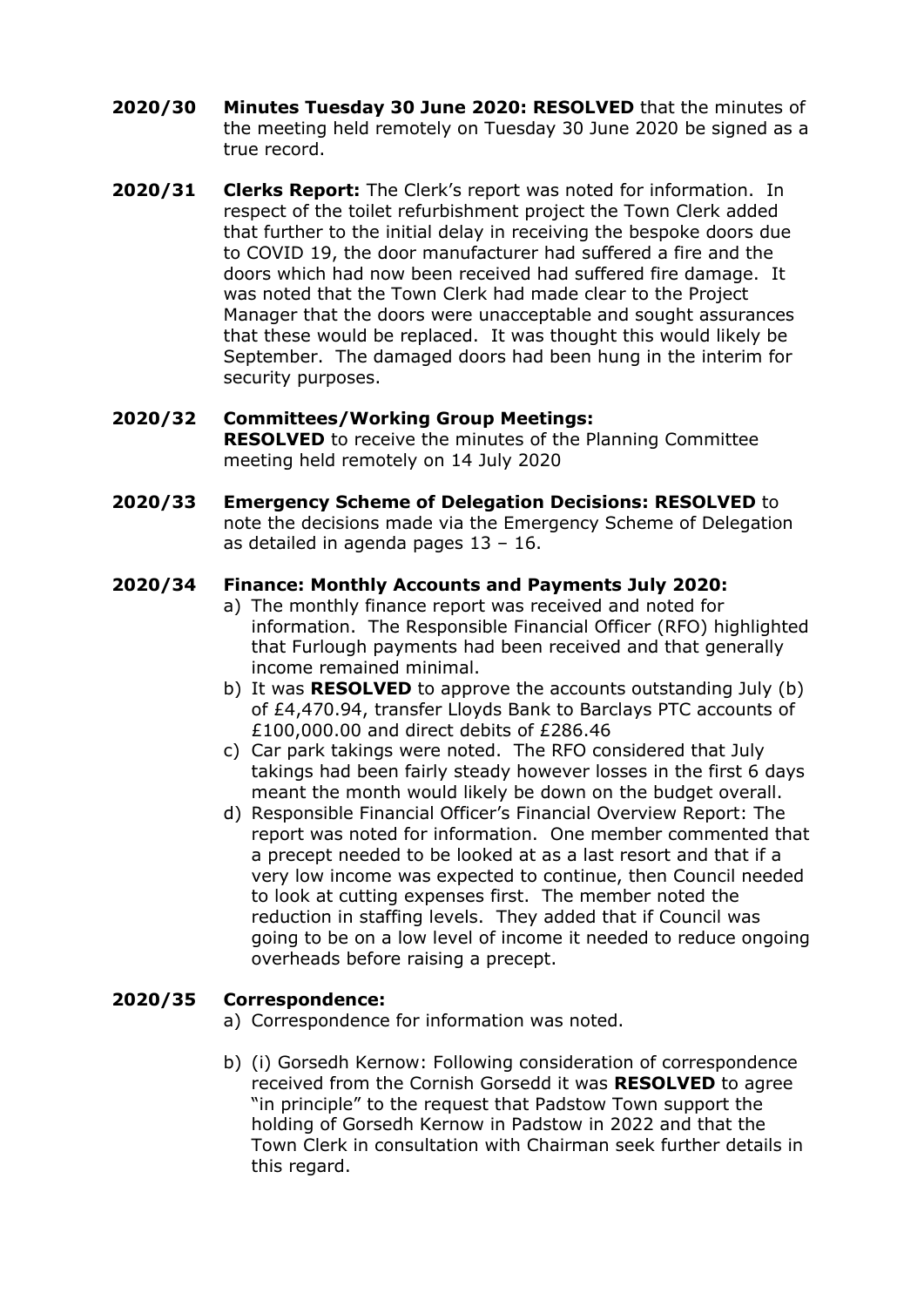#### **Councillor Buscombe joined the meeting. Councillor Mrs T Walter left the meeting.**

(ii) Signage Request from Rick Steins Fish and Chip Shop: Consideration was given to this request. Concern was expressed by some members that the signage was already in situ. It was noted that the request was for the signage itself, the decision that customers collect their orders from an area within the tenants demise on the platform side had been reached between the Town Clerk and Chip Shop Manager as being the safest option for the Car Park in respect of social distancing due to COVID 19.

**RESOLVED** to approve the request for signage from Rick Steins Fish and Chip shop as detailed on agenda pages 22 and 24-25.

#### **Councillor Mrs T Walter returned to the meeting. Councillor M Rickard left the meeting.**

**2020/36 Update Social Club Request:** Members noted the update regarding the social club request and that to date it had not been necessary to use the grass area. Consideration was given to the request that permission be extended so that the space would remain available for use should it be required. It was noted that the social club had not yet provided a risk assessment or PLI for the space but that they were aware this would be needed before the space could be used.

> **RESOLVED** to approve the request from Padstow Social Club that the permission for 4 tables to be placed on the grass by the tennis courts to help maximise space due to COVID-19 be extend to 30 September 2020 on the same basis as before, being i) relevant risk assessments and PLI are received to the satisfaction of Council's Health and Safety Advisor and Insurer; ii) that the area is kept clean and tidy from rubbish and litter and that this be the responsibility of the Social Club; and iii) any issues of anti-social behaviour then this permission may be withdrawn.

## **Councillor M Rickard returned to the meeting.**

- **2020/37 Update Town Opening:** The Town Clerk directly addressed some of the questions raised during public participation as follows:
	- The Town Clerk was currently looking into fixing the benches in position on the bandstand, the land belonged to Padstow Harbour Commissioners (PHC), she was seeking their approval in this regard;
	- Last summer the Town Council had set a budget to purchase additional on-street enforcement form Cornwall Council who did not have capacity to meet the extent of the budget available and the additional provision they provided was minimal. Following the expenses review by Council at their last meeting due to the current climate, it was not possible to provide funding this year for any additional provision.

The Town Clerk provided a general update on this item: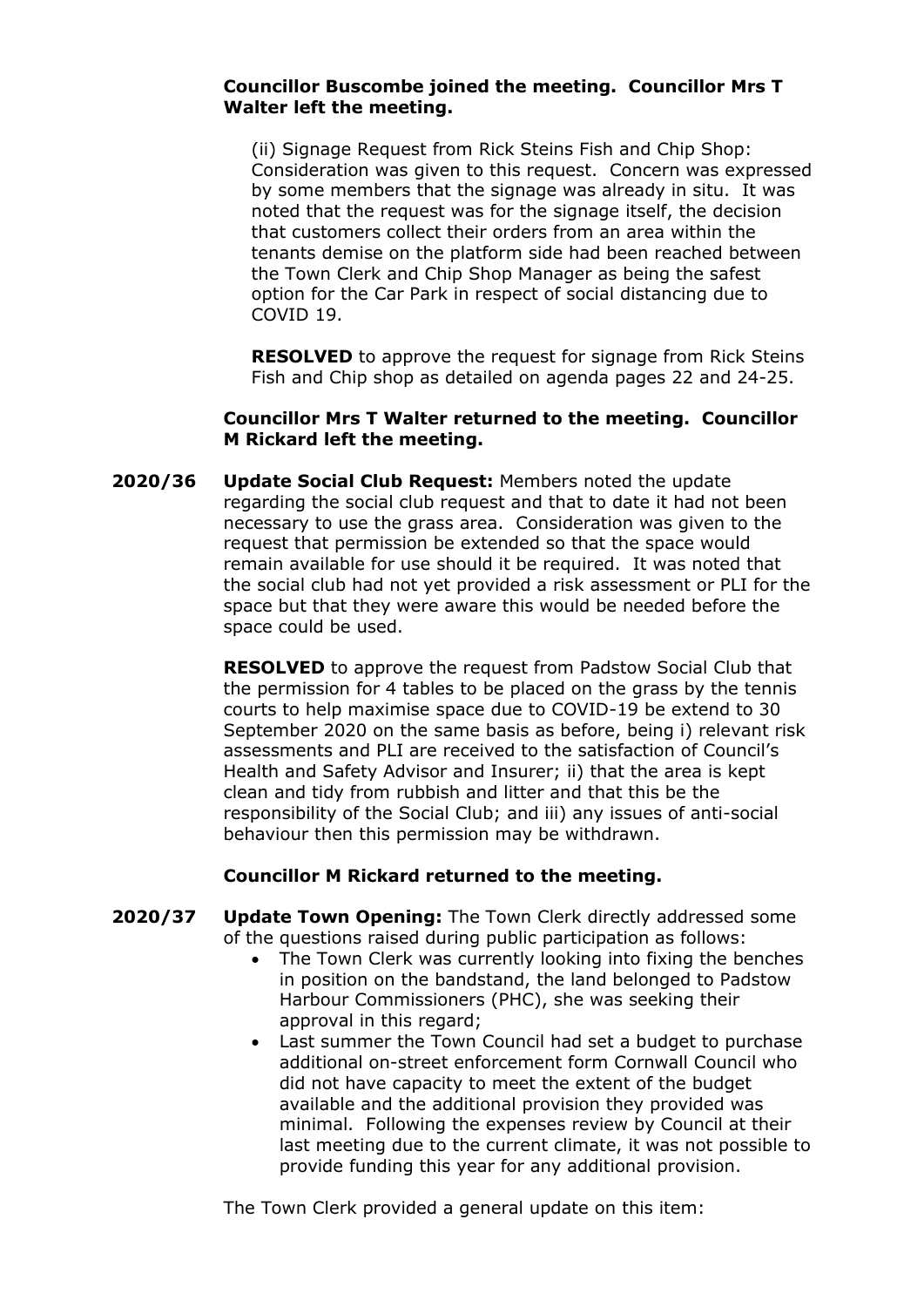- As per Council's decision last month, a "wait and see" approach to the town's reopening had been adopted. The Town Clerk, PHC, PATA, CC and Police had developed a good relationship;
- The Town Clerk had met on site twice with representatives of the police, PHC, Cornwall Council and once with an officer from local MP Scott Mann's office in relation to street traders. CC officers had felt that the traders were doing everything they should be in respect of COVID-19 and that they were not unsafe;
- Issues that were noticed were vehicles passing through the quayside looking for parking and pinch points with pedestrians by the bandstand and on the corner of cory;
- The Town Clerk had attended several remote meetings with other Councils and was finding, worryingly, that many people were simply ignoring signage and guidance was unenforceable. It was felt informing and educating were the best tools available.

The Town Clerk shared the following recommendations for improvements:

- Quay side traffic: The Town Clerk, Harbour Master and Officer from CC Highways were progressing a Traffic Management Plan as detailed on agenda pages 4 – 5. The plan aimed to reduce cars travelling unnecessarily through the town centre by providing clearer car park capacity signage. It was also noted that cars would be able to turn around in the PHC car park. The plan would not close the quay to traffic but would restrict it to residential and business deliveries only.
- Pinch points: Members noted appendix 2 page 6 7 of the "to follow" papers detailing a draft version of a leaflet designed to inform and educate the pubic regarding possible pinch points, easiest routes to town and guidance for social distancing. Council's view was sought in respect of the reopening of Cory and North Quay toilets. It was felt that the opening of Cory toilets would exacerbate the already known pinch point and the opening of North Quay would create an additional pinch point to Stile Field and beyond with inevitable queuing. It was felt that these toilets should remain closed in the interests of safety. To alleviate the pinch point at the bandstand it was proposed to install additional bench seating. This had been approved by CC and PHC and would be at no cost and PTC had benches available for use.
- Social distancing: It was noted this was a concern across the country. The leaflet in appendix 2 and the signage in appendix 3 page 8 of the "to follow" papers were being progressed to help educate and inform. These were in draft form with some amendments and refinements to be undertaken but on the whole had been received from other Councils.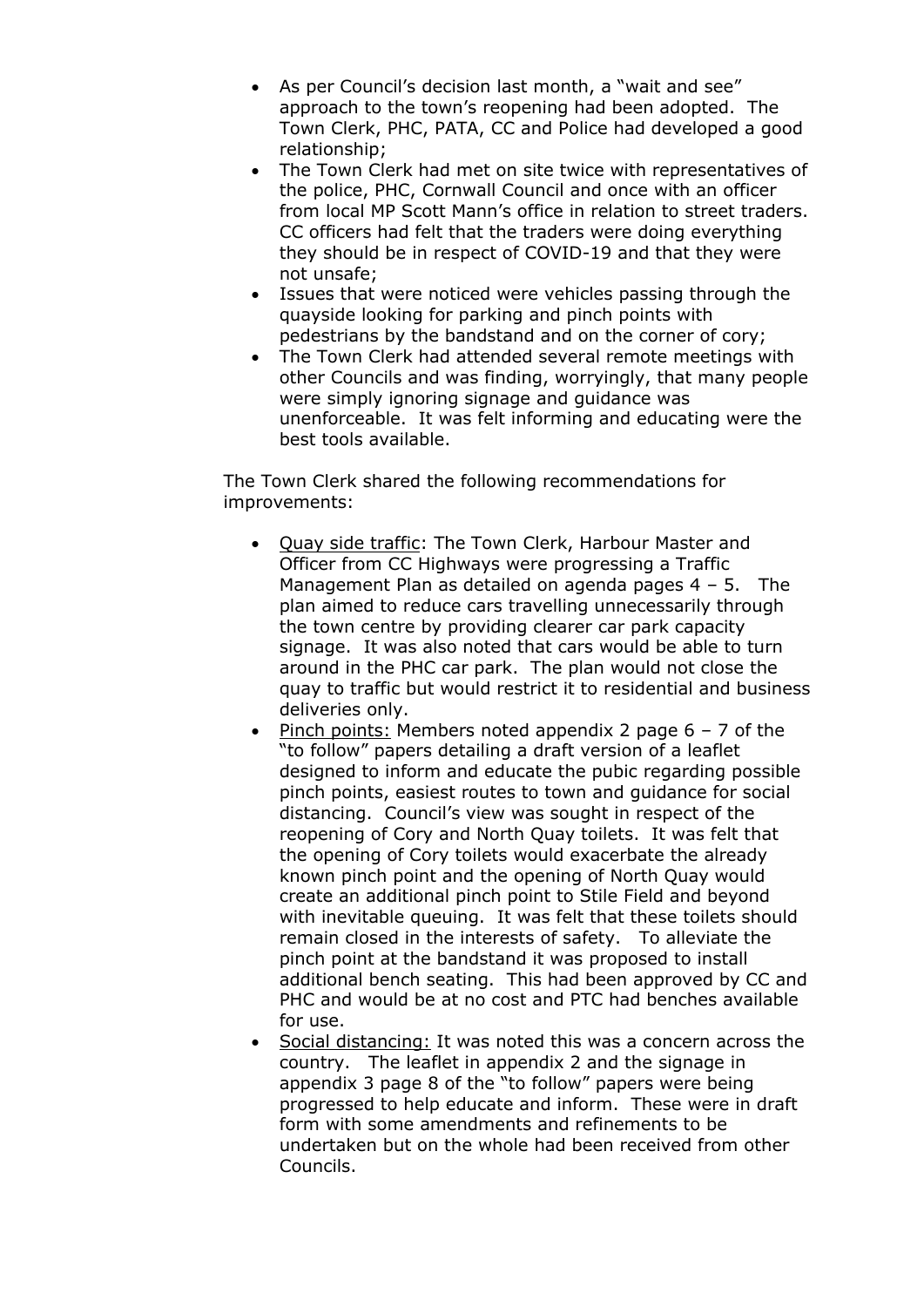Members were in general agreement with the measures proposed. Specific comments included:

- Issue with traffic around the town part of a bigger issue;
- Support for the benches on the bandstand;
- Noted that Councillors are volunteers and consider the Council does a good job, frustrated that public complain about the Council in respect of street traders yet the Town Council do not own the land the traders operate on nor do they have any powers to move them;
- Suggest PHC reverse their entrance/exit so as to prevent cars being sent into the one way system around the town;
- Thanks to staff members both inside and outside for hard work during difficult time;
- Suggestion that long term solution be looked at regarding traffic with current plan used as an opportunity for experiment;
- Understanding comments regarding not reopening toilets but concern as to what public will do if not open. Noted that Link Road toilets are open as well as the Railway toilets as well as establishments having facilities for patrons. The Town Clerk confirmed that both North Quay and Cory were appropriately signed to direct the public to either Railway or Link Road toilets.

Cornwall Councillor Buscombe provided the following update:

- CC in touch with several seaside towns and current situation not an easy task. No ability to enforce. Police can only give advice;
- Regarding enforcement officers for parking, the CC team generally operated under capacity due to the level of abuse the position received;
- Expressed thanks to the Town Clerk for collaboration with Padstow Harbour Master and CC.
- Also outlined issue with traders to lobby Scott Mann MP's office as a legalistic change was required.

**RESOLVED** i) to support the recommended improvements in paragraph 5 of the Update Town Centre Opening report with final sign-off for posters and the leaflet delegated to the Town Clerk in consultation with the Chairman; and ii) to support both North Quay and Cory Toilets not opening on completion of refurbishment due to social distancing and COVID19 concerns.

- **2020/38 Reports from Members/Outside Organisations:** Councillor Vivian updated that Padstow Sea Cadet Unit had been shortlisted to win a Persimmon Homes' grant. Wining the grant would be dependant on the number of votes the group received. Councillor Vivian asked all Councillors to vote. It was noted that votes could be made once every 24 hours.
- **2020/39 Future Meeting Dates And Date of Next Meeting:** Date of next meeting: Tuesday 25 August 2020 at 6.30pm and future meeting dates were noted.